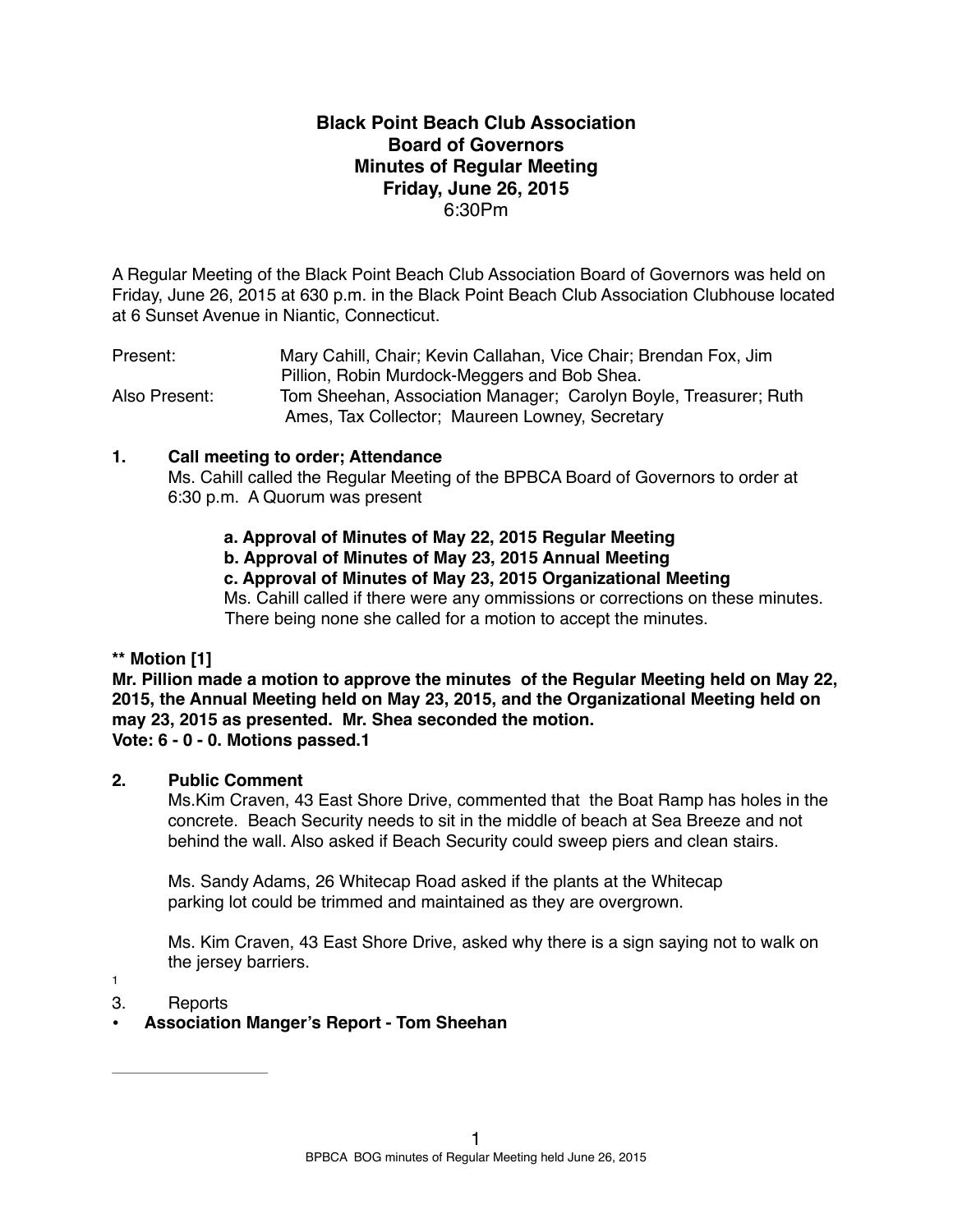Mr. Sheehan presented his report (see attached). Mr Sheehan spoke about the need for a surveillance system on the club house grounds.

> Ms. Cahill asked for discussion and motion from the Board Members regarding the surveillance system for the club house grounds.

**\*\* Motion [2]**

**Dr. Fox made a motion to approve the purchase of a surveillance system for the clubhouse and to accept the Association Manger's Report. Mr. Callahan seconded the motion.**

**Vote 6 - 0 - 0. Motion Passed** 

## **• Treasurer's Report - Carolyn Boyle**

Ms. Boyle presented the final report of the current fiscal year, though bills may come in through June 30, 2015. Income from Fees and Donations was higher than projected due to increase in Zoning applications. Overall, income was \$3,035.00 higher than budgeted. We received \$19,909.00 for selling the right of way on Sea Spray. We are under budget for expenses. We are anticipating more bills but we are not expected to exceed the budget. We did not have to take money out of the contingency fund. We took money from the sale of the right of way for the new shed and concrete slab. The Net Income total is \$42,722.00. The Bank Balances as of 6/1/2015: Checking and Sweep: \$108,802.00 and the Long Term Capital Acct: \$77,454.00.

Ms. Cahill called for a motion to accept the financial report.

## **\*\* Motion [3]**

**Mr. Callahan made a motion to accept the Treasurer's financial report. Mr. Pillion seconded the motion. Vote: 6 - 0 - 0. Motion Passed.**

# **• Tax Collector - Ruth Ames** Ms Ames reported that four properties are behind in their taxes from last year total amount of \$1,141.62. Liens have been placed on those

properties. For the fiscal year 2015-16 \$209,098.78 is to be collected. To date \$98,774.19 has been collected.

# **• Chair's Report - Mary Cahill**

Ms. Cahill reported that the beaches are in perfect condition. The club house, tennis courts, playground, right of ways and boat launch, beach are assets to the association and need to be maintained.

# **• Ex Officio to Zoning - Mary Cahill**

Ms. Cahill asked Mr. Jim Pillion if he would serve as the Ex Officio to Zoning. Mr Pillion accepted the appointment. Ms. Cahill asked the secretary to send a letter to Mr. Ned Cosgrove informing him of Mr. Pillion's appointment.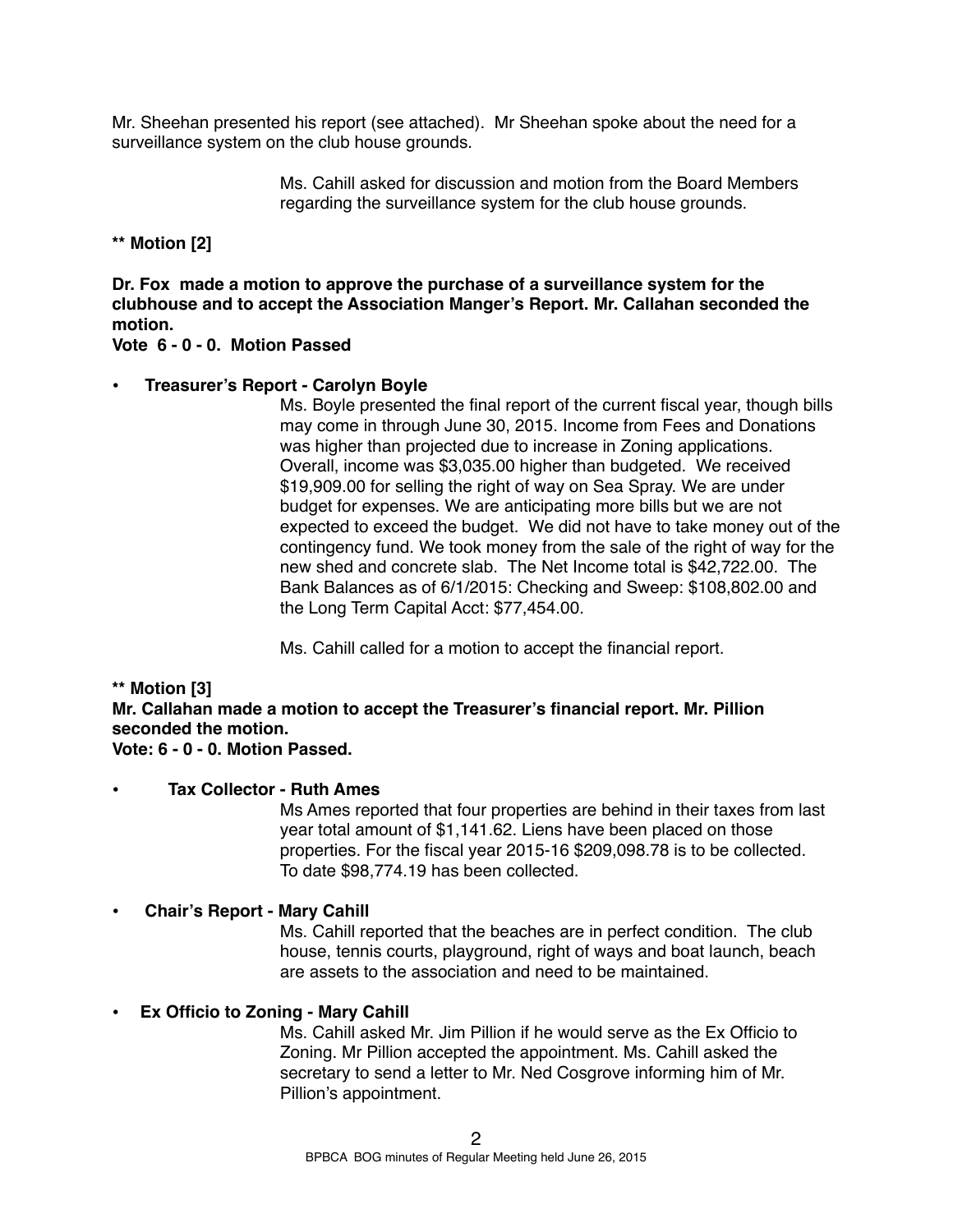## • **Ex Officio to the Zoning Board of Appeals - Mary Cahill**

Ms. Cahill asked Ms. Robin Murdock-Meggers if she would serve as the Ex Officio to Zoning Board of Appeal. Ms. Robin Murdock-Meggers accepted the appointment. Ms, Cahill stated that the Zoning Board of Appeals needs to be reformed. She asked the secretary to give her copy of the roster. Ms. Cahill will contact the past members of the Zoning Board of Appeals.

## **4. New Business**

Mr. Callahan an his committee and other members met with Michael Grzrwinski from the DEEP on July 24, 2015 in regards to the boat launch. Mr. Grzrwinski stated that there would not be a problem with the DEEP as long as we stayed within the footprint of the boat launch. He suggested using precast concrete instead of poured concrete. The next steps for repair of the launch are: Plans from Engineers, Permit from DEEP, Bids from Contractors, then the Board of Governors will work out the Finances to pay for the project.

# **5. Old Business**

Ms. Cahill ask Mr. Sheehan how many kayak racks we have and asked where they were located. After much discussion about the cost and where to put additional racks it was decided to postpone the decision till next year.

Mr. Callahan spoke with Ms. Farley regarding trees on her property line. One tree is on her property and the other is half on her property and half in the right of way. Ms. Cahill said that Ms. Farley could take down the branches in question at her expense.

## **6. Communications**

Made available (log attached)

## **7. BOG Response**

Mr. Sheehan told Ms Craven that the signs on the jersey barriers were home made, he did not know who put them there but had them removed earlier today**.** Mr. Sheehan will talk to the guards about where they sit at the Sea Breeze Beach. The guards cannot sweep the piers due to geese droppings on the pier you can,t sweep them into the water. The sand by the Jersey barriers has to be removed by Mike Nebelung with his equipment as the sand is to heavy to move by hand.

Mr. Pillion suggested that we hire someone to maintain the plantings on Whitecap at the parking lot. Ms. Cahill asked Mr. Sheehan to see that this was done.

## 8.**Executive Session**

## **\*\* Motion [4]**

**Mr. Pillion made a motion that the Board enter Executive Session at 8:00Pm to discuss personnel matters. Dr. Fox seconded the motion.3 Vote 6 - 0 - 0** 

## **\*\* Motion [5]**

 **Mr. Pillion made a motion to exit Executive Session at 8:50p.p. and return to the Regular Meeting with no action taken. Mr, Callahan seconded the motion.**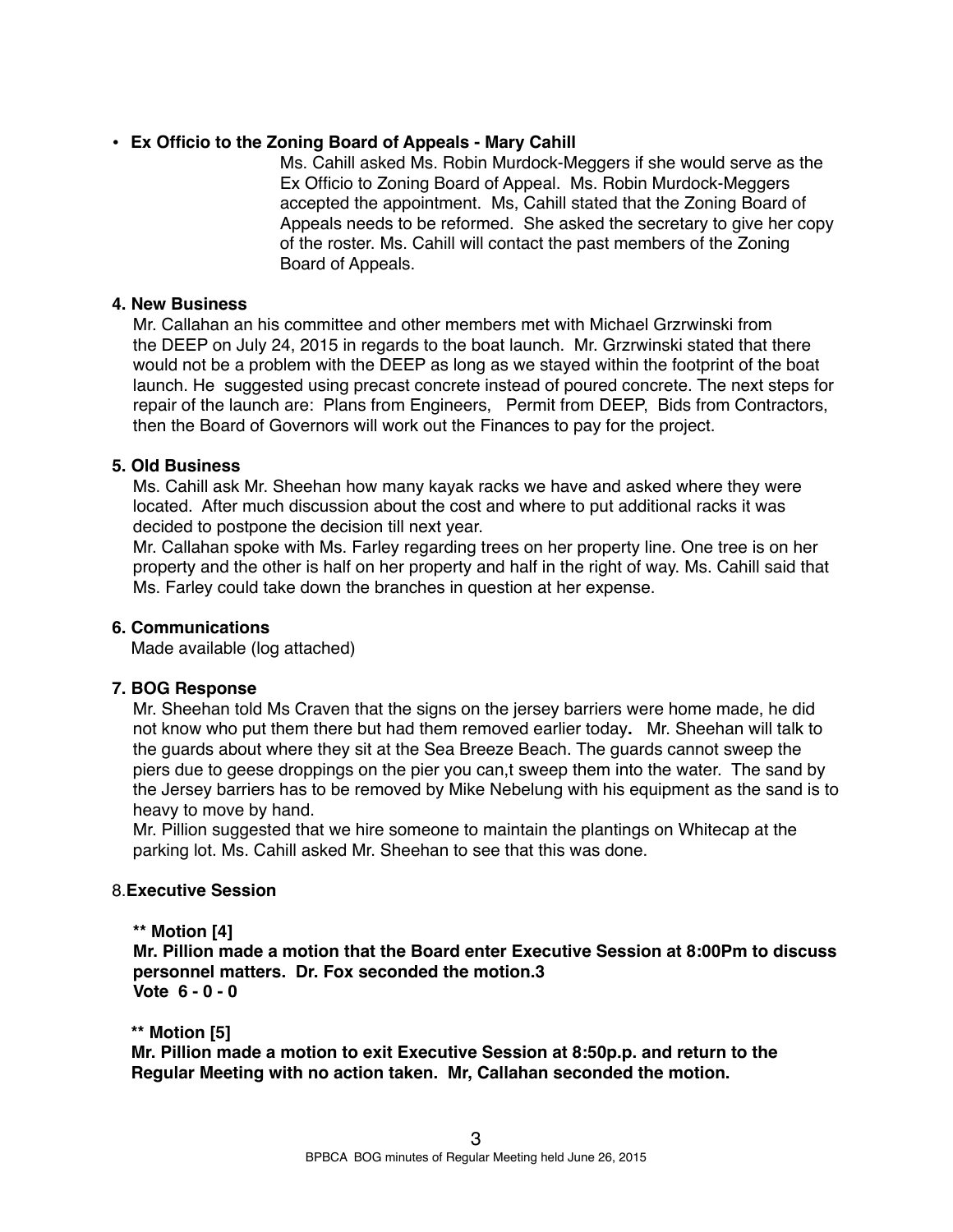#### **9. Adjournment**

There being no further business before the Board, Ms. Cahill called for a motion to adjourn.

**\*\* Motion [6]**

**Mr. Shea made a motion to adjourn the BPBCA Board of Governors Regular Meeting of June 26, 2015 at 9:00p.m. Dr. Fox seconded the motion. Vote: 6 - 0 - 0. Motion passed.**

**Respectfully submitted,**

**Maureen Lowney, Secretary**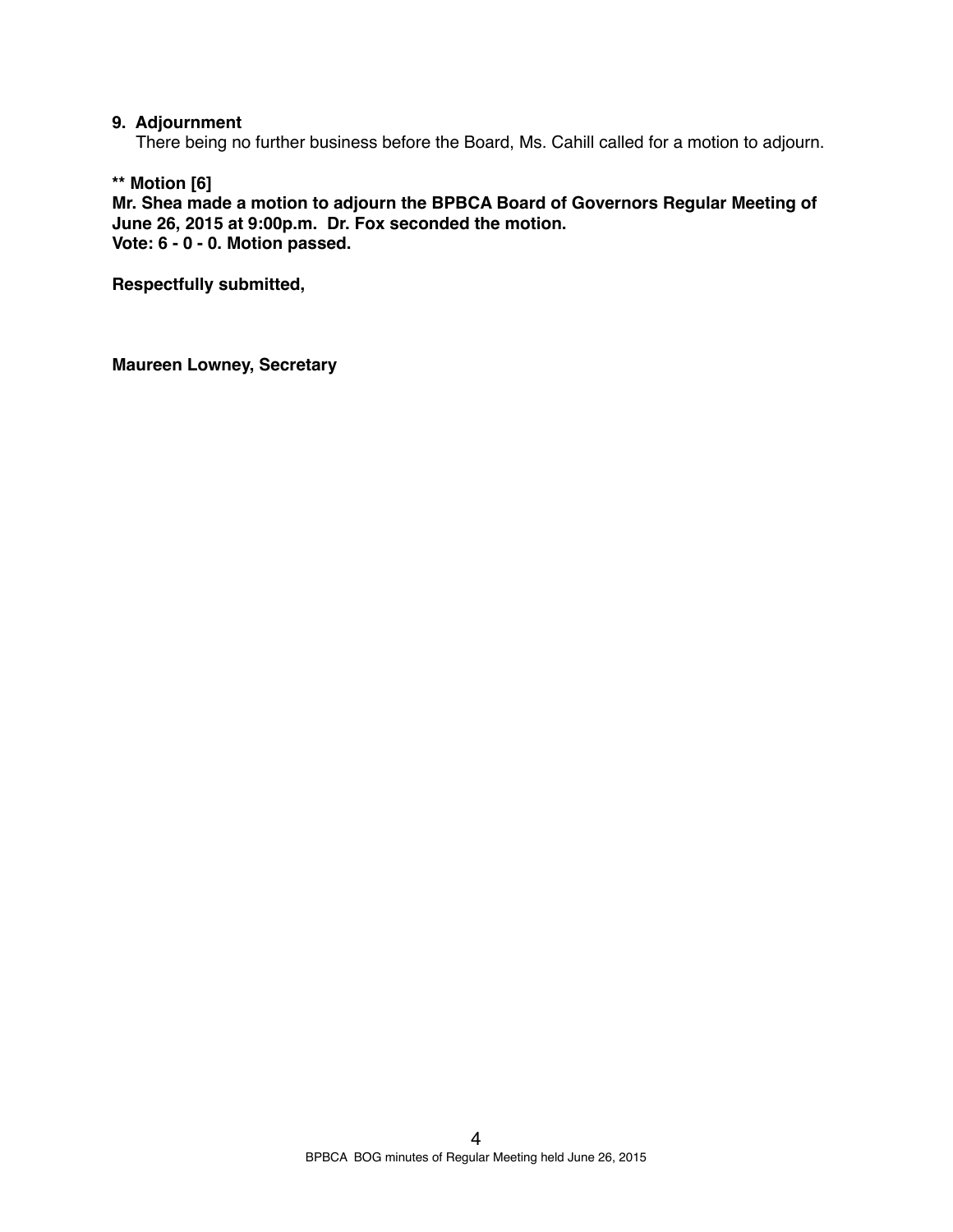#### **Manager's Monthly Report**

June 26th, 2015

- 1. Michael Grzrwinski, Senior Environmental Analyst Long Islad Sound Programs, from the DEEP, met with the Board of Governors on Wednesday, June 24th, 2015 to discuss the Sea View Boat Ramp. This meeting was the first logical step for discussions involving any alterations to the boat ramp. We appreciated Mike's input, and board member Kevin Callahan will be the committee chairperson for this project.
- 2. I was notified by several parents of discovering "ticks" on their children, as well as themselves after spending time at the clubhouse playground. I contacted 2 landscaping firms regarding this issue. I signed a contract with Jordan Brook Landscaping on Tuesday, June 23rd, 2015. The clubhouse grounds received their first spraying on Wednesday, June 24th, 2015. 3 treatments per year are required due to the tick's life cycle. In addition, Jordan Brook treated the entire perimeter of the playground area for poison ivy infestation.
- 3. Incidents of vandalism have occurred over the past 2 weeks, with graffiti on the clubhouse grounds, street signs being bent, new tobacco free sign being stolen, and banging on people's doors after dark. At the request of the BOG, I researched the costs of a video surveillance system for the clubhouse. I will present the specifics to the BOG. This system will include an IP address, which the ELPD will be able to access 24/7. The cost should not exceed \$3,800, which includes equipment, electrical and installation. Ongoing costs will be approximately \$60 per month, with a 2-year contract for WI-FI services. I recommend the BOG approve this expenditure this evening.
- 4. All preparations for the 4<sup>th</sup> of July picnic are in place. The only thing missing is volunteer workers to make this event a success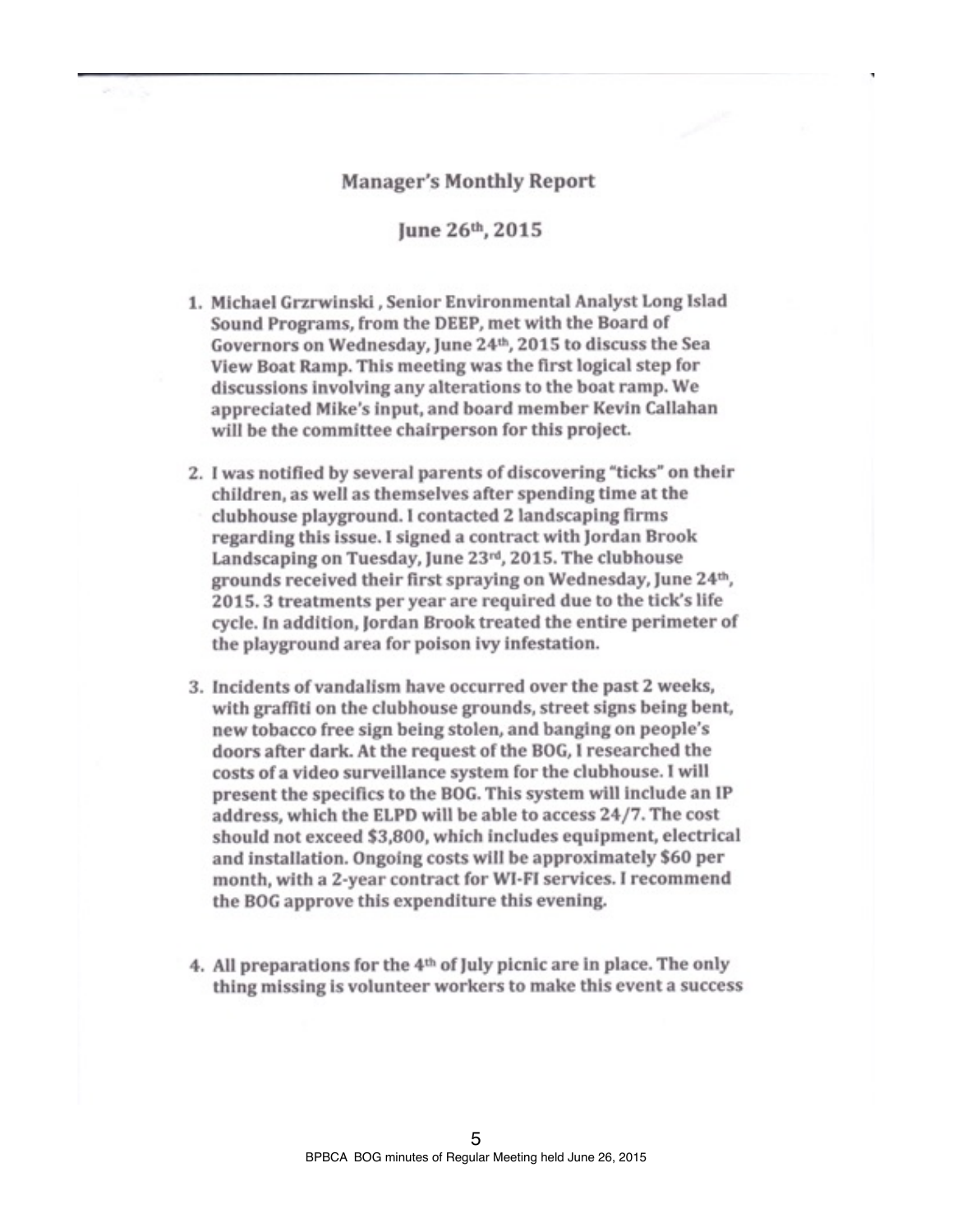it has always been. Last year's food and beverage costs exceeded \$2,100, and I expect that number to increase this year. When you include the tent, and grill rentals, this year's expenses will probably exceed \$3,000. Parade specifics will be in the Black Pointer.

5. Beach Patrol started on Monday, June 22<sup>nd</sup>, 2015, and weekend police coverage will start Friday, June 26th, 2015.

Regards,

**Tom Sheehan Association Manager**